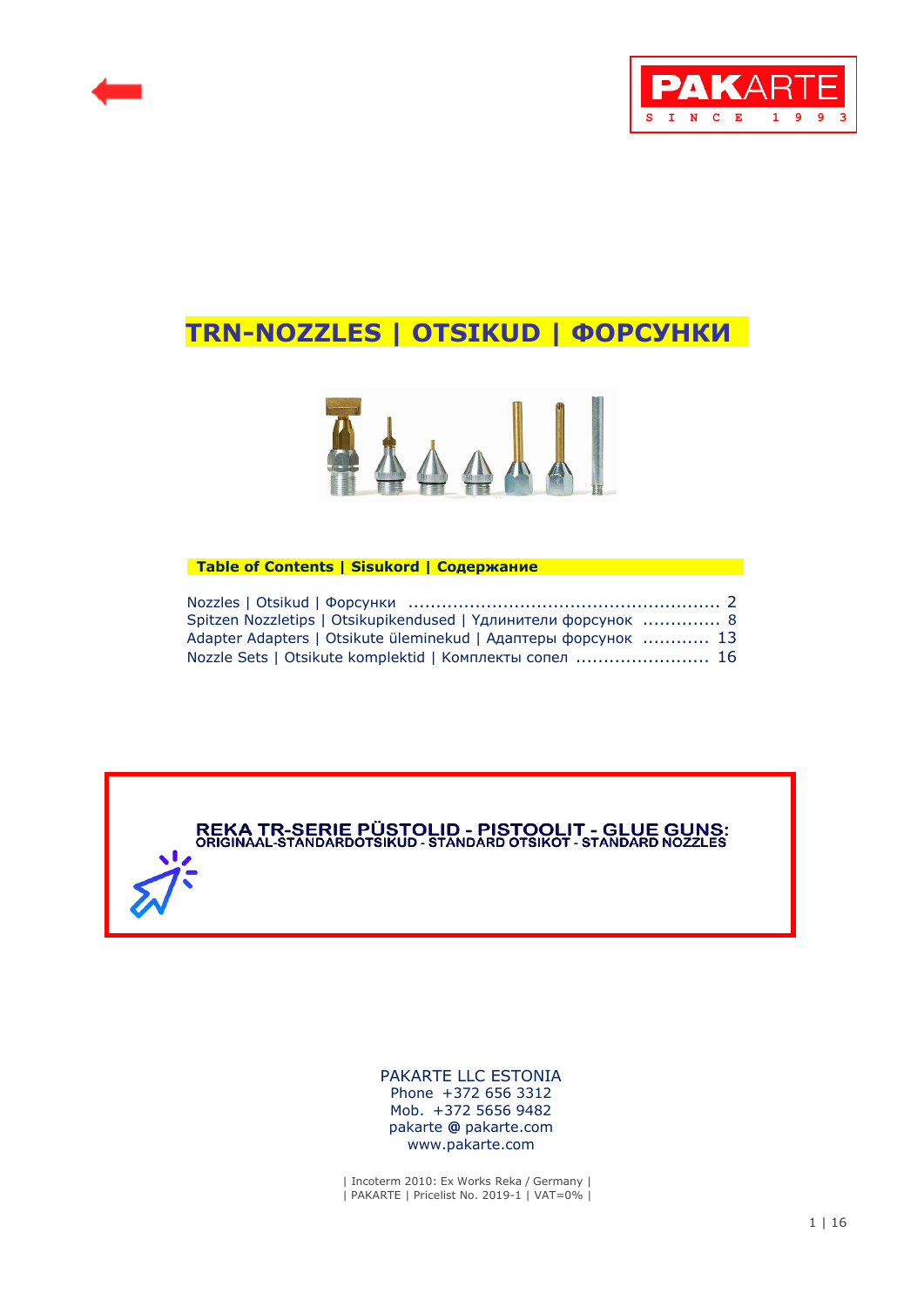



# **TRN-Nozzles | Otsikud | Форсунки**

| Product No. | $Ø$ in mm | Thread | Description                                                                                      | Suitable Glueguns                                                |  |
|-------------|-----------|--------|--------------------------------------------------------------------------------------------------|------------------------------------------------------------------|--|
| 1143        | 1,9       | M10    | Standard Nozzle M 10<br>Video:<br>https://youtu.be/Hql3EKJIoCY                                   | <b>TR 700</b><br><b>TR 70 LCD</b><br><b>TR 80 LCD</b>            |  |
| 2096        | 1,9       | M14    | Standard Nozzle.                                                                                 | <b>TR 500</b><br><b>TR 501</b><br><b>TR 502</b><br><b>TR 505</b> |  |
| 3051        | 1,0       | M10    | <b>Usual Spray Nozzle</b><br>Requires Spray Cap # 3088<br>Video:<br>https://youtu.be/f0c-sCuvsu4 | <b>TR 60 LCD</b><br><b>TR 80 LCD</b>                             |  |
| 3205        | 1,9       | M10    | Nozzle with threaded Tip<br>PU-Cartridges can be closed<br>with threaded cap $# 3135$            | <b>TR 700</b><br><b>TR 70 LCD</b><br><b>TR 80 LCD</b>            |  |
| 3206        | 2,5       | M10    | Nozzle with threaded Tip<br>PU-Cartridges can be closed<br>with threaded cap # 3135              | <b>TR 700</b><br><b>TR 70 LCD</b><br><b>TR 80 LCD</b>            |  |

### [PAKARTE LLC ESTONIA](https://pakarte.com/est/kontakt_est.html) Phone +372 656 3312 Mob. +372 5656 9482 pakarte **@** pakarte.com www.pakarte.com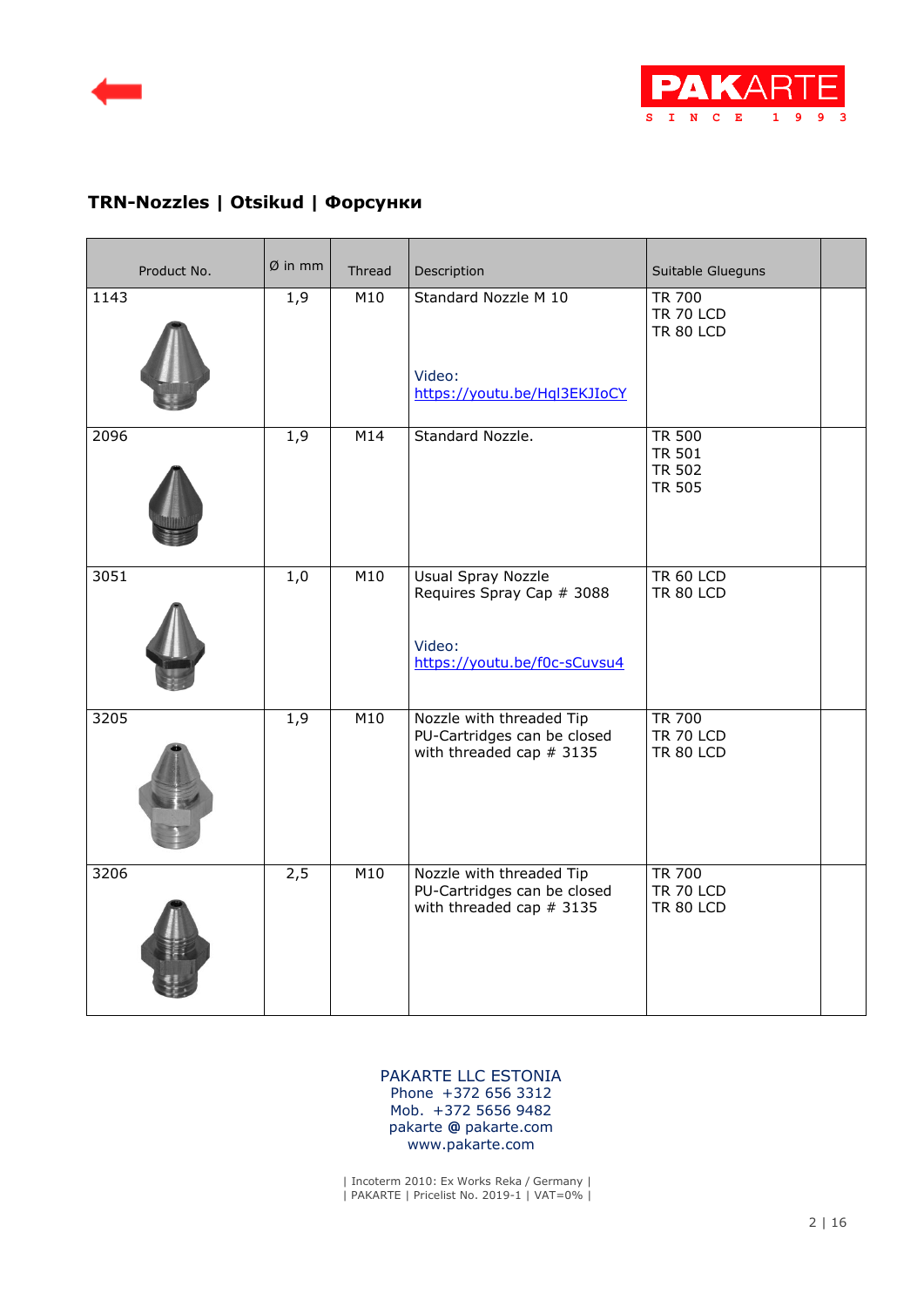



| Product No. | $Ø$ in mm | Thread | Description                                                                                | Suitable Glueguns                                     |  |
|-------------|-----------|--------|--------------------------------------------------------------------------------------------|-------------------------------------------------------|--|
| 3207        | 3,0       | M10    | Nozzle with threaded Tip<br>PU-Cartridges can be closed<br>with threaded cap $# 3135$      | <b>TR 700</b><br><b>TR 70 LCD</b><br><b>TR 80 LCD</b> |  |
| 3208        | 1,0       | M10    | Nozzle with threaded Tip<br>PU-Cartridges can be closed<br>with threaded cap $# 3135$      | <b>TR 700</b><br><b>TR 70 LCD</b><br><b>TR 80 LCD</b> |  |
| 3240        | 1,5       | M10    | Nozzle with threaded Tip<br>PU-Cartridges can be closed<br>with threaded cap $# 3135$      | <b>TR 700</b><br><b>TR 70 LCD</b><br><b>TR 80 LCD</b> |  |
| 3291        | 1,0       | M10    | Spiral Spray Nozzle<br>Requires Spray Cap # 3289<br>Video:<br>https://youtu.be/u1th4DCr6qI | <b>TR 60 LCD</b><br><b>TR 80 LCD</b>                  |  |
| 3292        | 1, 5      | M10    | Spiral Spray Nozzle<br>Requires Spray Cap # 3289<br>Video:<br>https://youtu.be/u1th4DCr6qI | <b>TR 60 LCD</b><br><b>TR 80 LCD</b>                  |  |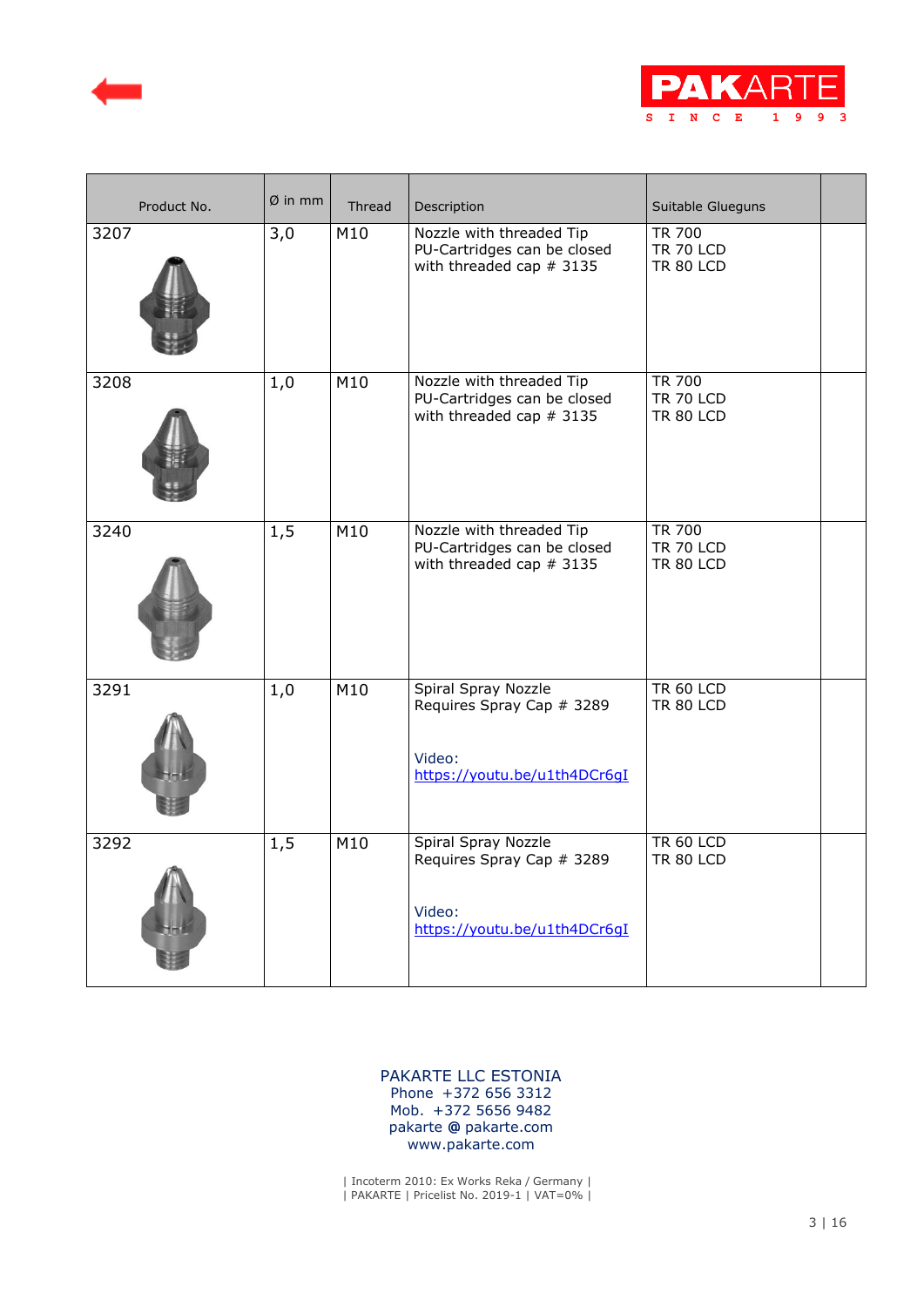



| Product No. | $Ø$ in mm | Thread | Description                                                              | Suitable Glueguns                                         |  |
|-------------|-----------|--------|--------------------------------------------------------------------------|-----------------------------------------------------------|--|
| 3504        | 1, 5      | M10    | <b>Injection Needle Nozzle</b><br>Video:<br>https://youtu.be/Hql3EKJIoCY | <b>TR 700</b><br><b>TR 70 LCD</b><br><b>TR 80 LCD</b>     |  |
| 2977        | 2,0       | M14    | <b>Standard Nozzle</b>                                                   | <b>MS 200</b><br>TR 50.5<br><b>TR 55 LCD</b>              |  |
| 3074        | 1,0       | M14    | <b>Standard Nozzle</b>                                                   | <b>MS 200</b><br>TR 50.5<br><b>TR 55 LCD</b>              |  |
| 3648        | 1,5       | M14    | Injection Needle Nozzle Stick-<br>Glueguns                               | <b>TR 500</b><br><b>TR 501</b><br><b>TR 502</b><br>TR 505 |  |
| 3663        | 1, 5      | M14    | <b>Injection Needle Nozzle</b>                                           | <b>MS 200</b><br>TR 50.5<br><b>TR 55 LCD</b>              |  |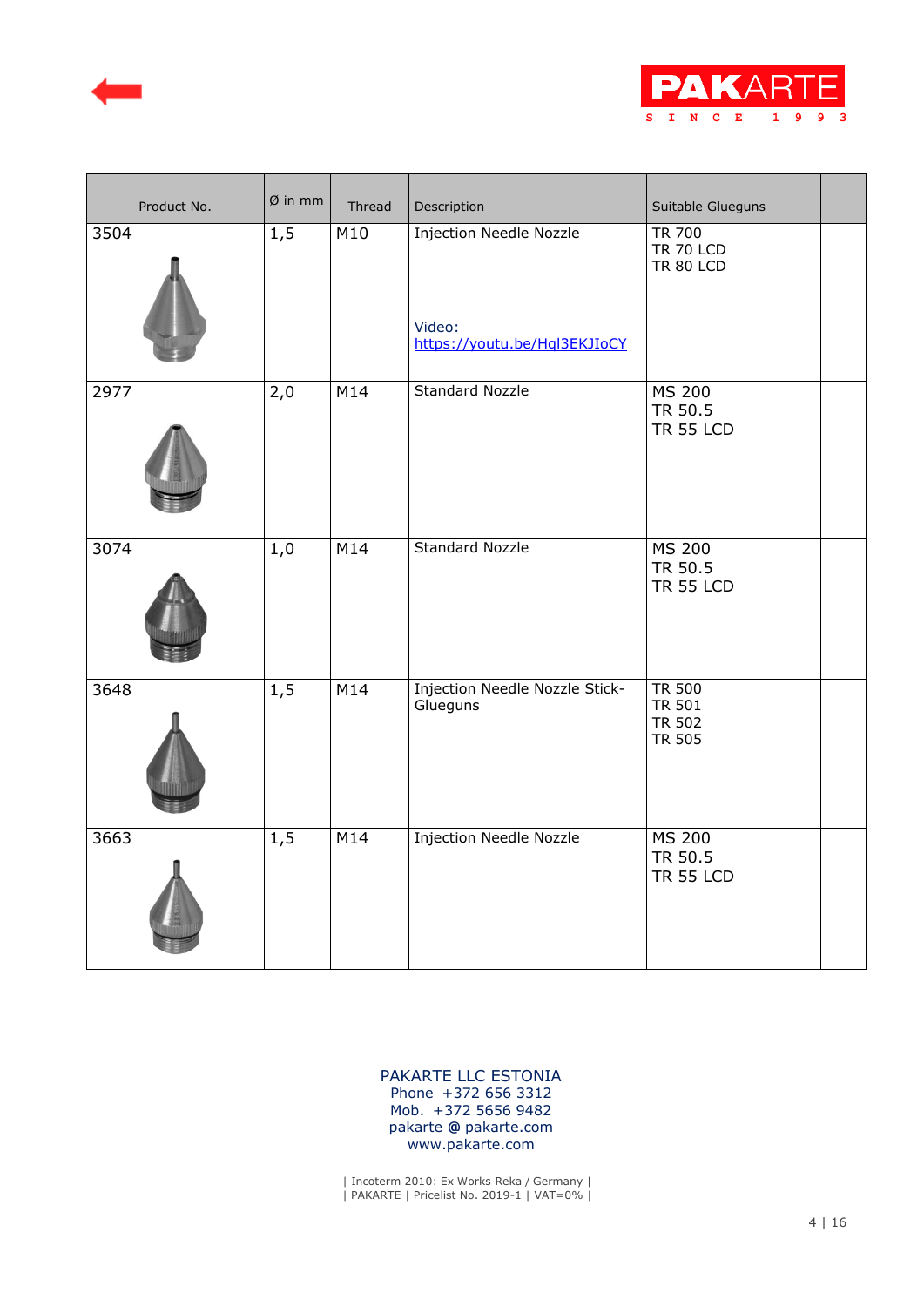



| Product No.    | $Ø$ in mm        | Thread  | Description                    | Suitable Glueguns                            |
|----------------|------------------|---------|--------------------------------|----------------------------------------------|
| 3911           | 1,75             | M12x1,5 | Nozzle no. 2<br>Length 15 mm   | <b>MS 80</b>                                 |
| 3905           | 2,5              | M12x1,5 | Nozzle no.3<br>Length 15 mm    | <b>MS 80</b>                                 |
| 3901           | 1,75             | M12x1,5 | Pointed nozzle<br>Length 30 mm | <b>MS 80</b>                                 |
| 3681           | $18\,$ x<br>0, 5 | M12x1,5 | Slit Nozzle<br>Length: 26mm    | <b>MS 80</b>                                 |
| 2243<br>POWNE  | 1,75             | M14     | Pointed Nozzle                 | <b>MS 200</b><br>TR 50.5<br><b>TR 55 LCD</b> |
| 2241<br>BOWN . | 1,75             | M14     | Nozzle No.2                    | <b>MS 200</b><br>TR 50.5<br><b>TR 55 LCD</b> |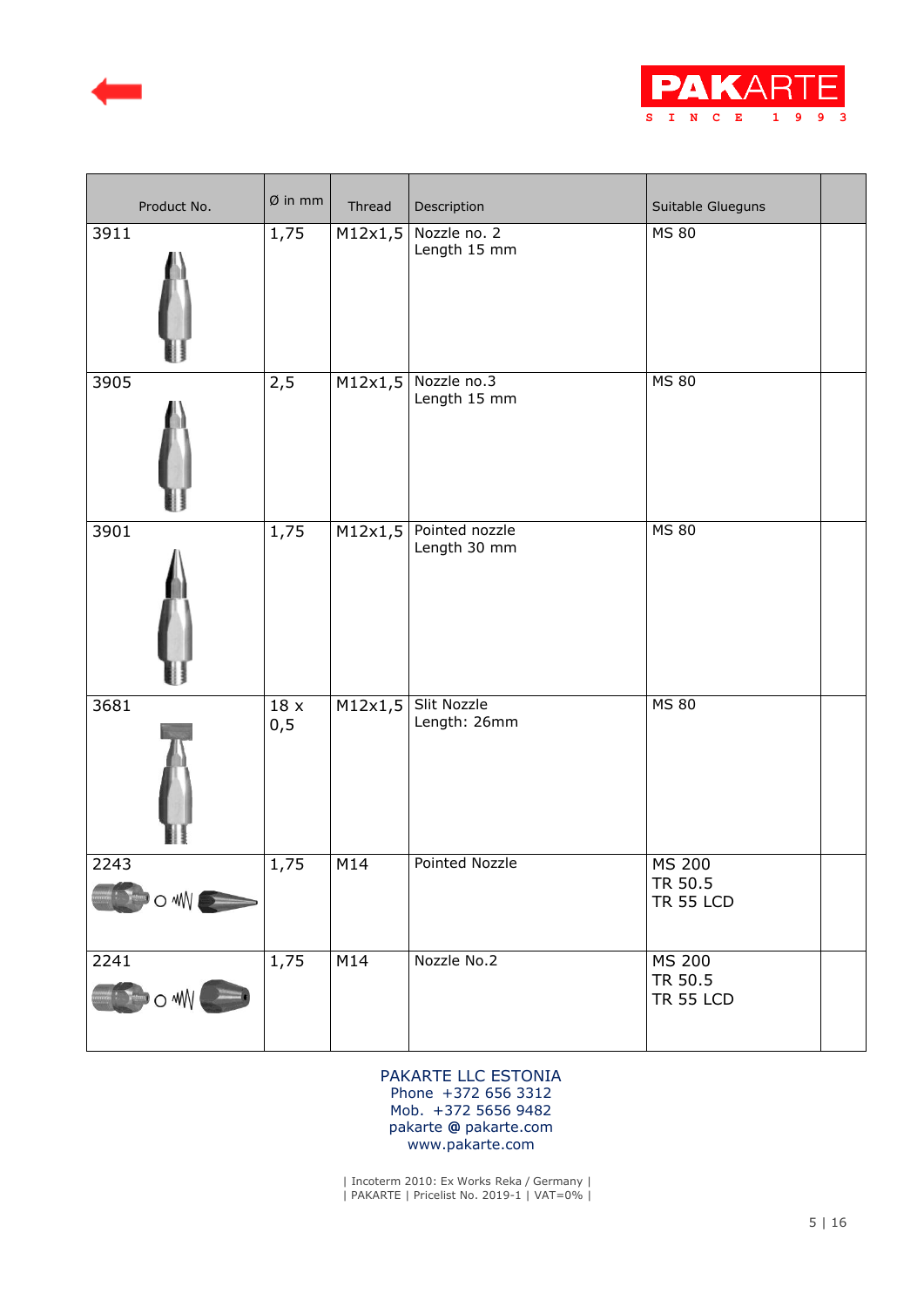



| Product No.                                | $Ø$ in mm             | Thread | Description                                                          | Suitable Glueguns                                         |     |
|--------------------------------------------|-----------------------|--------|----------------------------------------------------------------------|-----------------------------------------------------------|-----|
| 2242<br>$\circ$ MW (                       | 2,5                   | M14    | Nozzle No. 3 / M14                                                   | <b>MS 200</b><br>TR 50.5<br><b>TR 55 LCD</b>              |     |
| 2244<br>$\sim 10$                          | 18x<br>0, 5           | M14    | Slit Nozzle / 18x0,5 M14                                             | <b>MS 200</b><br>TR 50.5<br><b>TR 55 LCD</b>              |     |
| 2245<br>o ww                               | 10x<br>0, 5           | M14    | Slit Nozzle 10x0,5 / M14                                             | <b>MS 200</b><br>TR 50.5<br><b>TR 55 LCD</b>              |     |
| 2249<br>о₩                                 | 1,75                  | M10    | Pointed Nozzle / M10                                                 | <b>TR 60 LCD</b><br>TR 70LCD / TR 700<br><b>TR 80 LCD</b> |     |
| 2247<br>o ww                               | 1,75                  | M10    | Nozzle No.2 / M10                                                    | <b>TR 60 LCD</b><br>TR 70LCD / TR 700<br><b>TR 80 LCD</b> |     |
| 2248<br>$\rightarrow$ $\circ$ $\mathsf{W}$ | 2,5                   | M10    | Nozzle No. 3 / M10                                                   | <b>TR 60 LCD</b><br>TR 70LCD / TR 700<br><b>TR 80 LCD</b> |     |
| 2250   2251<br>$\bullet$ o will            | 18x<br>0, 5<br>10X0.5 | M10    | Slit Nozzle / 18x0,5 M10<br>2250<br>Slit Nozzle 10x0,5 / M10<br>2251 | <b>TR 60 LCD</b><br>TR 70LCD / TR 700<br><b>TR 80 LCD</b> |     |
| >>                                         |                       | >>     | >>>                                                                  | >>                                                        | >>> |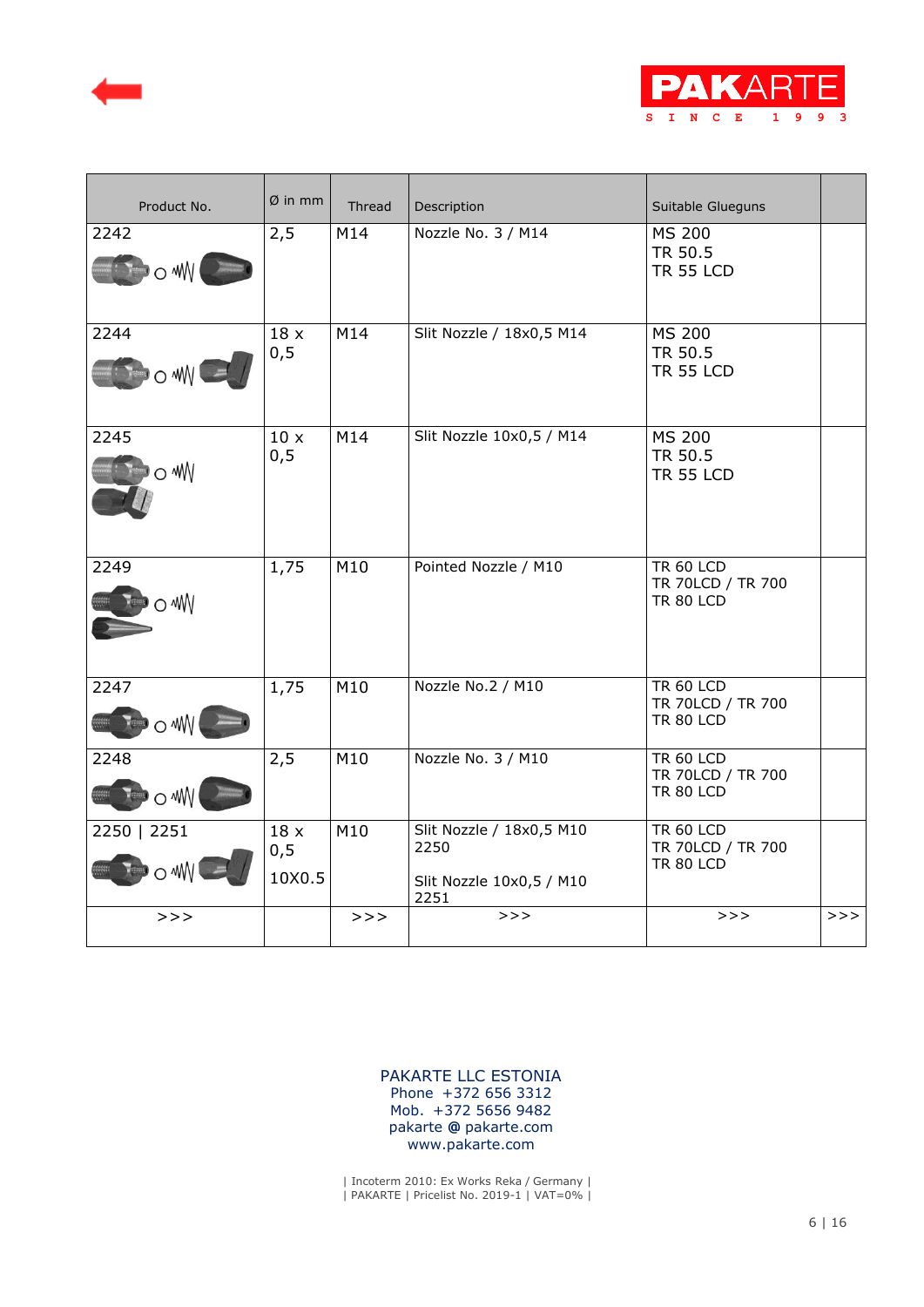



# **Spitzen Nozzletips | Otsikupikendused | Yдлинители форсунок**

| Product No. | Øin<br>mm | Thread             | Description                                                        | Suitable Glueguns                                                                                                                                         |  |
|-------------|-----------|--------------------|--------------------------------------------------------------------|-----------------------------------------------------------------------------------------------------------------------------------------------------------|--|
| 3677        | 1,2       | <b>UNF</b><br>5/16 | Extension nozzle<br>Tip-Length 30 mm<br>External diameter 5 mm     | TR 700 / 70 LCD / 80<br><b>LCD</b><br>Adapter # 3688<br>TR 500 / 501 / 502 /<br>505 / MS 200 / 50.4 /<br>50.5 / 55 LCD<br>Adapter # 3687                  |  |
| 3502        | 4,0       | M6                 | Nozzle insert long<br>Length 45 mm<br>External diameter 6 mm       | TR 700 / 70 LCD / 80<br>/ 60 LCD<br>Adapter # 3508<br>TR 500 / 501 / 502 /<br>505<br>Adapter # 3634<br>MS 200 / 50.4 / 50.5<br>/ 55 LCD<br>Adapter # 3702 |  |
| 3503        | 4,0       | M6                 | Nozzle insert diagonal<br>Length 26,5 mm<br>External diameter 6 mm | TR 700 / 70 LCD / 80<br>/ 60 LCD<br>Adapter # 3508<br>TR 500 / 501 / 502 /<br>505<br>Adapter # 3634<br>MS 200 / 50.4 / 50.5<br>/ 55 LCD<br>Adapter # 3702 |  |

 [PAKARTE LLC ESTONIA](https://pakarte.com/est/kontakt_est.html) Phone +372 656 3312 Mob. +372 5656 9482 pakarte **@** pakarte.com www.pakarte.com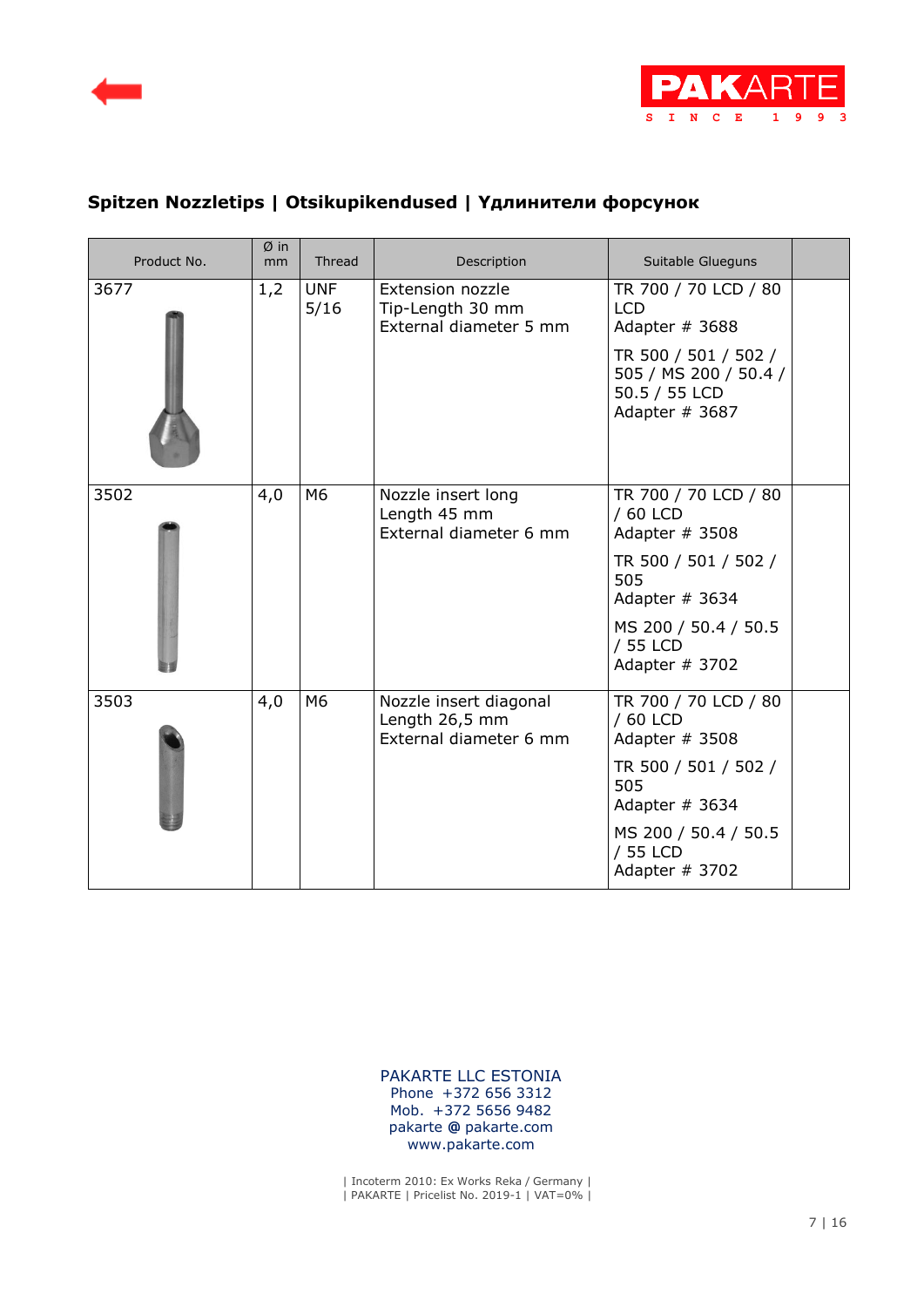



| Product No. | $Ø$ in<br>mm                | Thread | Description                                                           | Suitable Glueguns                                  |  |
|-------------|-----------------------------|--------|-----------------------------------------------------------------------|----------------------------------------------------|--|
| 3509        | 1,5                         | M6     | <b>Injection Needle</b><br>Tip-Length 10 mm<br>External diameter 2 mm | TR 700 / 70 LCD / 80<br>/ 60 LCD<br>Adapter # 3508 |  |
|             |                             |        |                                                                       | TR 500 / 501 / 502 /<br>505<br>Adapter $# 3634$    |  |
|             |                             |        |                                                                       | MS 200 / 50.4 / 50.5<br>/ 55 LCD<br>Adapter # 3702 |  |
| 3571        | $1, 5 -$<br>1,75            | M6     | Nozzle Insert<br>Tip-Length 15 mm<br>External diameter 3 mm           | TR 700 / 70 LCD / 80<br>/ 60 LCD<br>Adapter # 3508 |  |
|             |                             |        |                                                                       | TR 500 / 501 / 502 /<br>505<br>Adapter $# 3634$    |  |
|             |                             |        |                                                                       | MS 200 / 50.4 / 50.5<br>/ 55 LCD<br>Adapter # 3702 |  |
| 3531        | 5, 5<br>$\mathsf{x}$<br>1,5 | M6     | Nozzle insert flat<br>Length 45 mm<br>External diameter 6 mm          | TR 700 / 70 LCD / 80<br>/ 60 LCD<br>Adapter # 3508 |  |
|             |                             |        |                                                                       | TR 500 / 501 / 502 /<br>505<br>Adapter $# 3634$    |  |
|             |                             |        |                                                                       | MS 200 / 50.4 / 50.5<br>/ 55 LCD<br>Adapter # 3702 |  |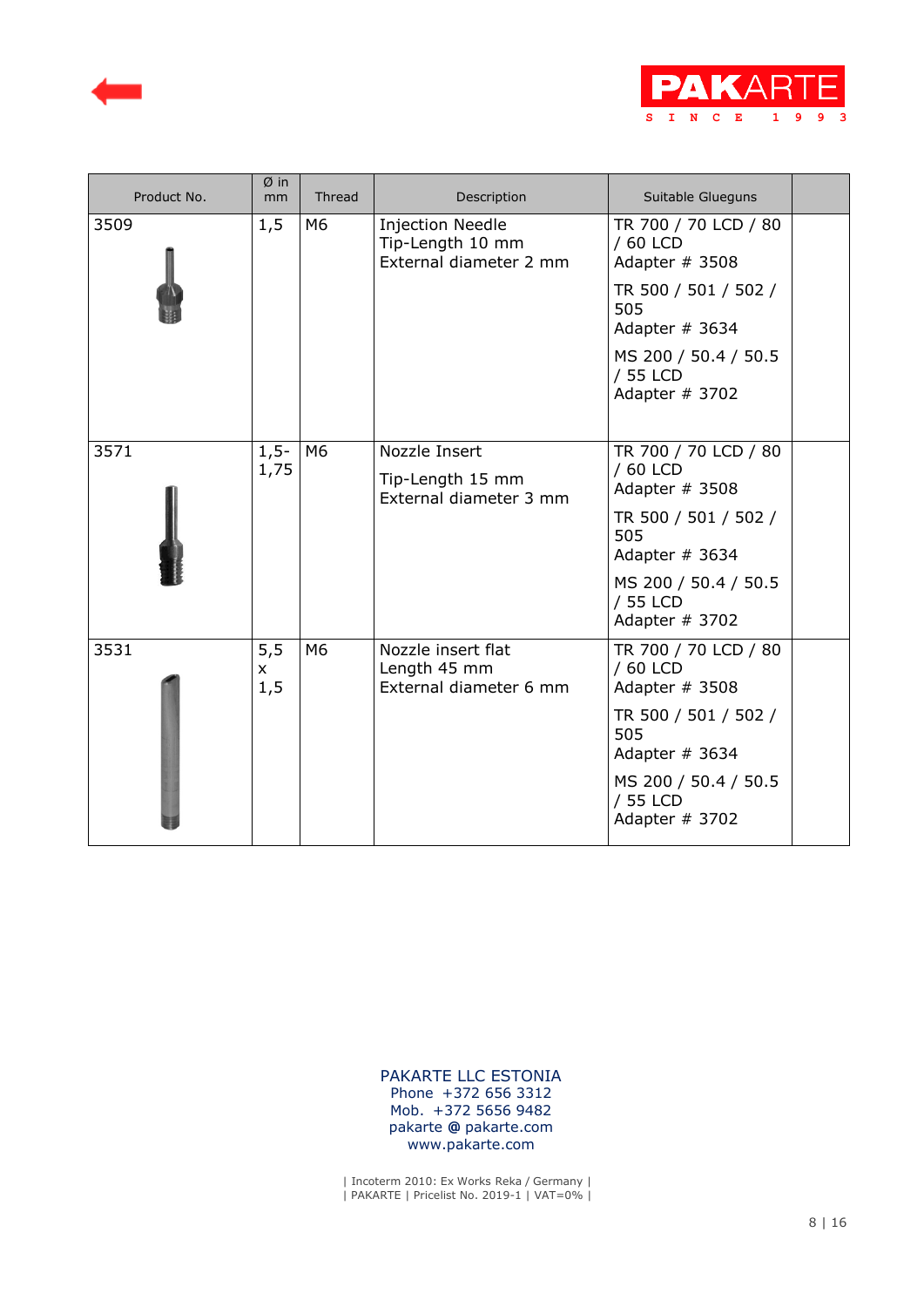



| Product No. | Øin<br>mm           | Thread         | Description                                                                           | Suitable Glueguns                                                                                                                                                             |  |
|-------------|---------------------|----------------|---------------------------------------------------------------------------------------|-------------------------------------------------------------------------------------------------------------------------------------------------------------------------------|--|
| 3716        | $18 \times$<br>0, 5 | M6             | Slit nozzle top<br>$18 \times 0,5$ mm<br>Without ball # 3757<br>Without spring # 3789 | TR 700 / 70 LCD / 80<br><b>LCD</b><br>Adapter # 3714<br>MS 200 / 50.4 / 50.5<br>/ 55 LCD<br>Adapter # 3715<br>MS 80 / 150<br>Adapter # 3910                                   |  |
| 2741        | 10x<br>0, 5         | M6             | Slit nozzle top<br>$10 \times 0.5$ mm<br>Without ball # 3757<br>Without spring # 3789 | TR 700 / 70 LCD / 80<br><b>LCD</b><br>Adapter $# 3714$<br>MS 200 / 50.4 / 50.5<br>/ 55 LCD<br>Adapter # 3715<br>MS 80 / 150<br>Adapter # 3910                                 |  |
| 3902        | 1,75                | M <sub>6</sub> | Pointed nozzle top<br>Length 30 mm<br>Without ball # 3757<br>Without spring # 3789    | TR 700 / 70 LCD / 80<br><b>LCD</b><br>Adapter $# 3714$<br>MS 200 / 50.4 / 50.5<br>/ 55 LCD<br>Adapter # 3715<br>MS 80 / 150<br>Adapter # 3910                                 |  |
| 3904        | 2,5                 | M <sub>6</sub> | Nozzle top no. 3<br>Length 15 mm<br>Without ball # 3757<br>Without spring # 3789      | TR 700 / 70 LCD / 80<br><b>LCD</b><br>Adapter # 3714<br>MS 200 /50.5 /55LCD<br>Adapter # 3715<br>MS 80 / 150<br>Adapter # 3910<br>Without ball # 3757<br>Without spring #3789 |  |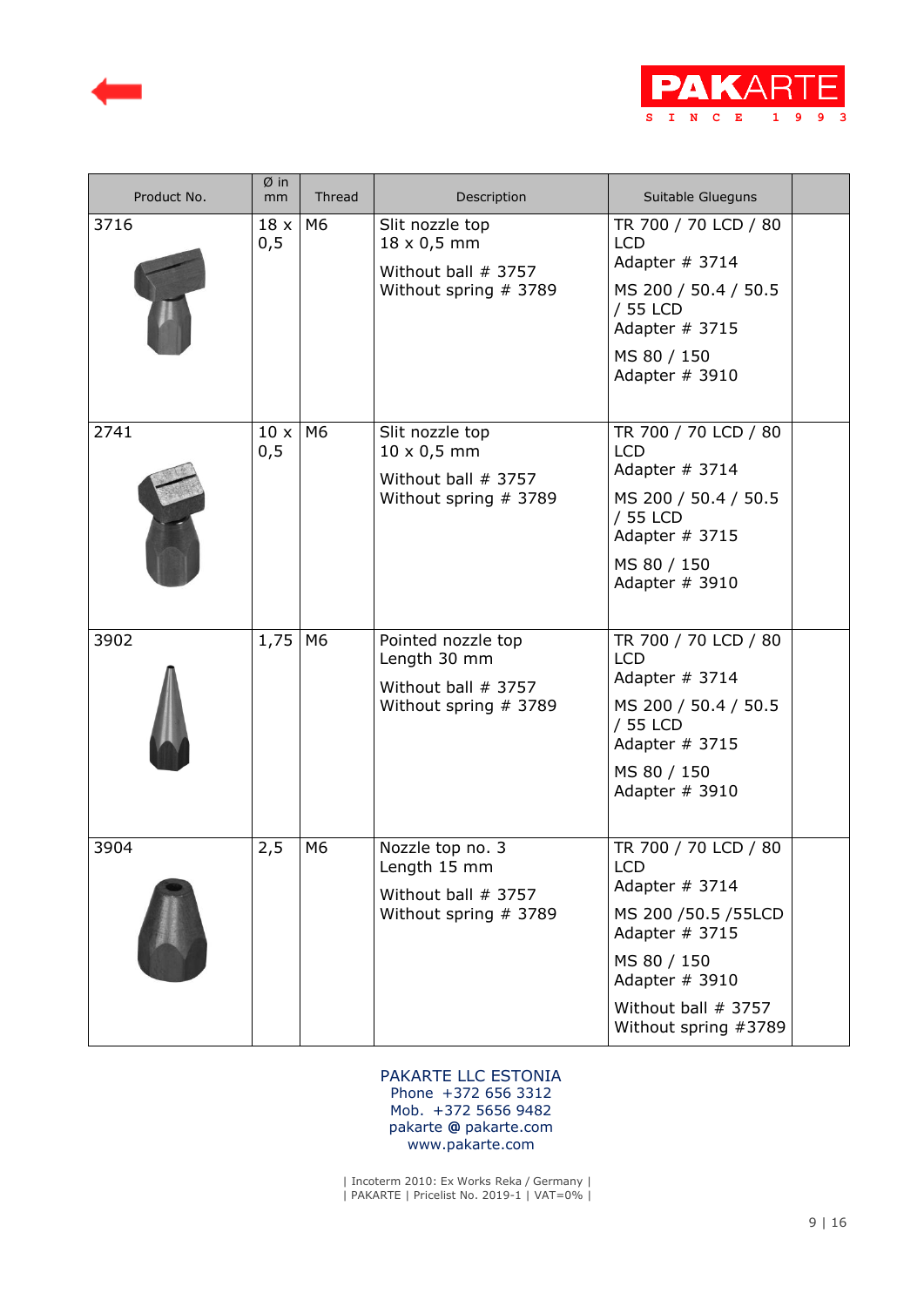



| Product No. | Øin<br>mm | Thread             | Description                                                                      | Suitable Glueguns                                                                                                                           |  |
|-------------|-----------|--------------------|----------------------------------------------------------------------------------|---------------------------------------------------------------------------------------------------------------------------------------------|--|
| 3909        | 1,75      | M6                 | Nozzle top no. 2<br>Length 15 mm<br>Without ball # 3757<br>Without spring # 3789 | TR 700 / 70 LCD / 80<br><b>LCD</b><br>Adapter # 3714<br>MS 200 / 50.4 / 50.5<br>/ 55 LCD<br>Adapter # 3715<br>MS 80 / 150<br>Adapter # 3910 |  |
| 3670        | 1,5       | <b>UNF</b><br>5/16 | 2-hole nozzle<br>$\varnothing$ 1,5 mm, Width 12,6 mm<br>Hole distance 8 mm       | TR 700 / 70 LCD / 80<br><b>LCD</b><br>Adapter # 3688<br>MS 200/ 50.5/ 55LCD<br>Adapter # 3687                                               |  |
| 3671        | 1,5       | <b>UNF</b><br>5/16 | 3-hole nozzle<br>Width 12,6 mm<br>Hole distance 5 mm                             | TR 700 / 70 LCD / 80<br><b>LCD</b><br>Adapter # 3688<br>MS 200 / 50.4 / 50.5<br>/ 55 LCD<br>Adapter # 3687                                  |  |
| 3676        | 3,0       | <b>UNF</b><br>5/16 | Extension nozzle diagonal<br>Length 30 mm<br>External diameter 4,8 mm            | TR 700 / 70 LCD / 80<br><b>LCD</b><br>Adapter # 3688<br>MS 200 / 50.4 / 50.5<br>/ 55 LCD<br>Adapter # 3687                                  |  |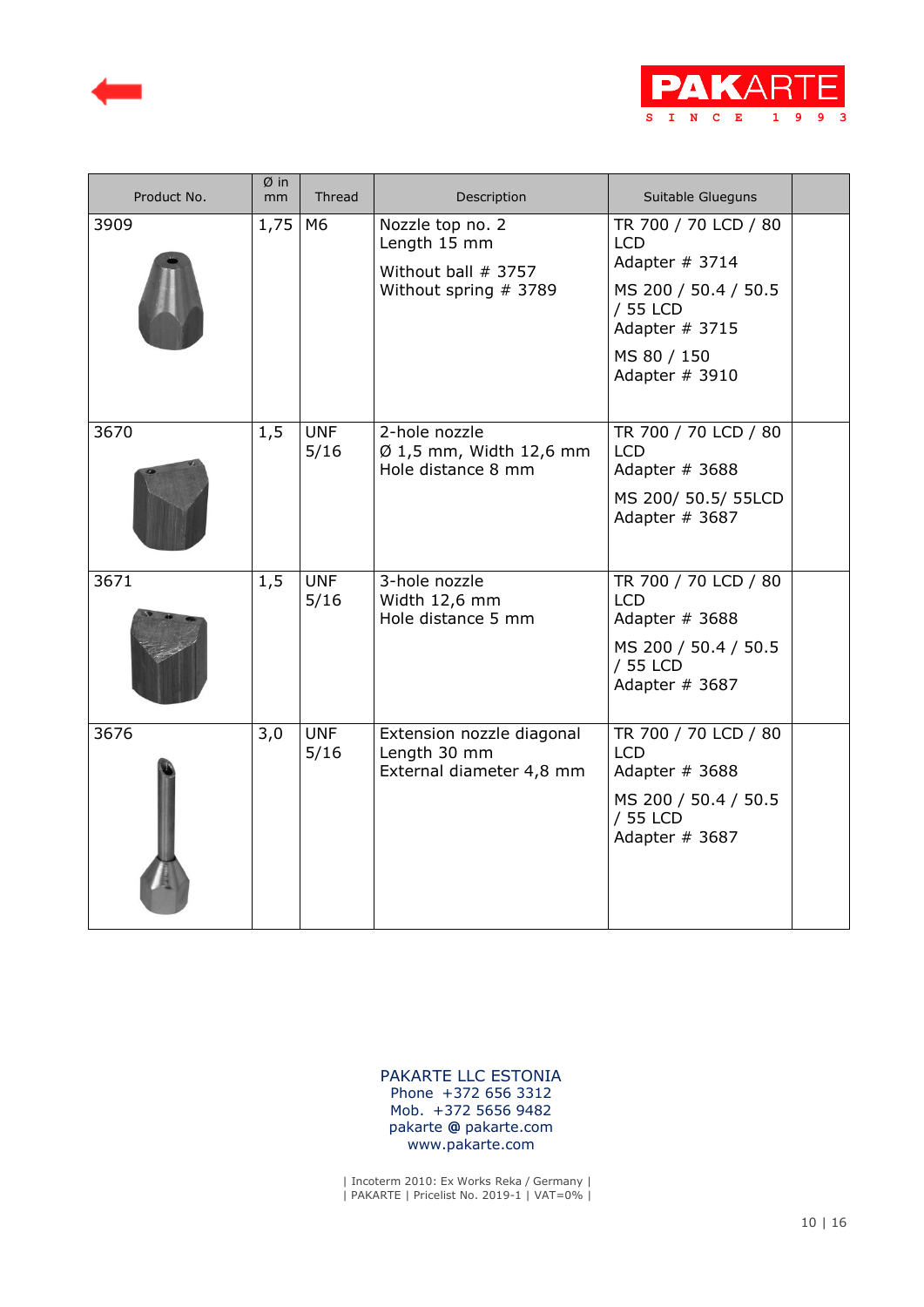



| Product No. | $Ø$ in<br>mm | Thread             | Description                                          | Suitable Glueguns                                                                                   |  |
|-------------|--------------|--------------------|------------------------------------------------------|-----------------------------------------------------------------------------------------------------|--|
| 3679        | 1,0          | <b>UNF</b><br>5/16 | 5-hole nozzle<br>Width 19,6 mm<br>Hole distance 3 mm | TR 700 / 70 LCD / 80<br>LCD<br>Adapter # 3688<br>MS 200 / 50.4 / 50.5<br>/ 55 LCD<br>Adapter # 3687 |  |
| 3135        |              | R 1,8"             | Threaded Cap                                         | Suitable for threaded<br>nozzles<br># 3205 / 3206 / 3207<br>/ 3208 / 3240                           |  |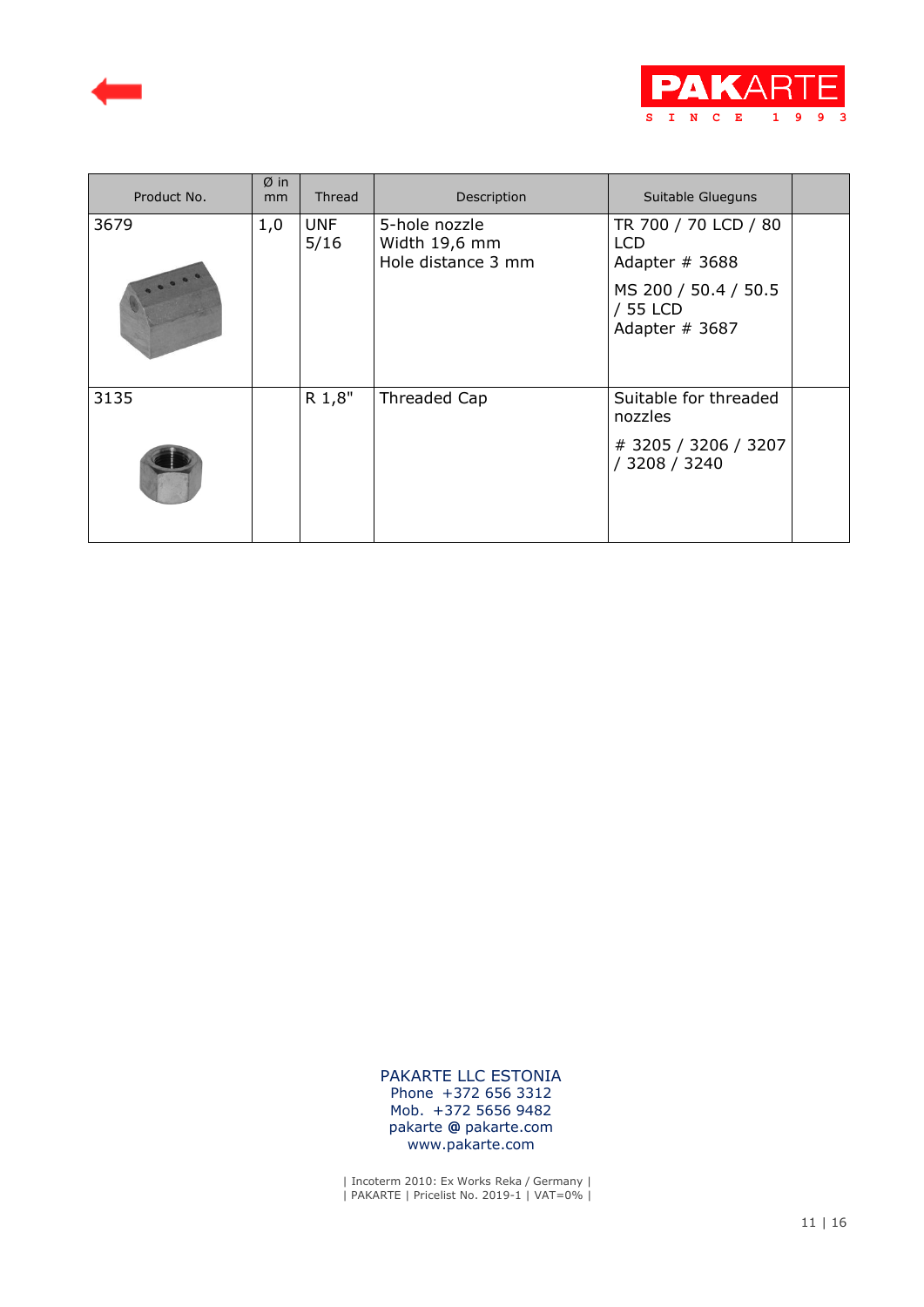



# **Spray Caps | Spray otsikud | "Cпрей"-форсунки**

| Product No. | $\emptyset$ in<br>mm | <b>Thread</b> | Description                                                                                          | Suitable Glueguns                    |  |
|-------------|----------------------|---------------|------------------------------------------------------------------------------------------------------|--------------------------------------|--|
| 3088        | 2,5                  | M36 x 1       | Spray cap<br>Usage with spray nozzle only<br># 3051<br>Video:<br>https://youtu.be/f0c-sCuvsu4        | <b>TR 60 LCD</b><br><b>TR 80 LCD</b> |  |
| 3289        | $\overline{4}$       | M36 x 1       | Spiral spray cap<br>Usage with spray nozzle only<br># 3291<br>Video:<br>https://youtu.be/u1th4DCr6qI | <b>TR 60 LCD</b><br><b>TR 80 LCD</b> |  |

 PAKARTE LLC ESTONIA Phone +372 656 3312 Mob. +372 5656 9482 pakarte **@** pakarte.com www.pakarte.com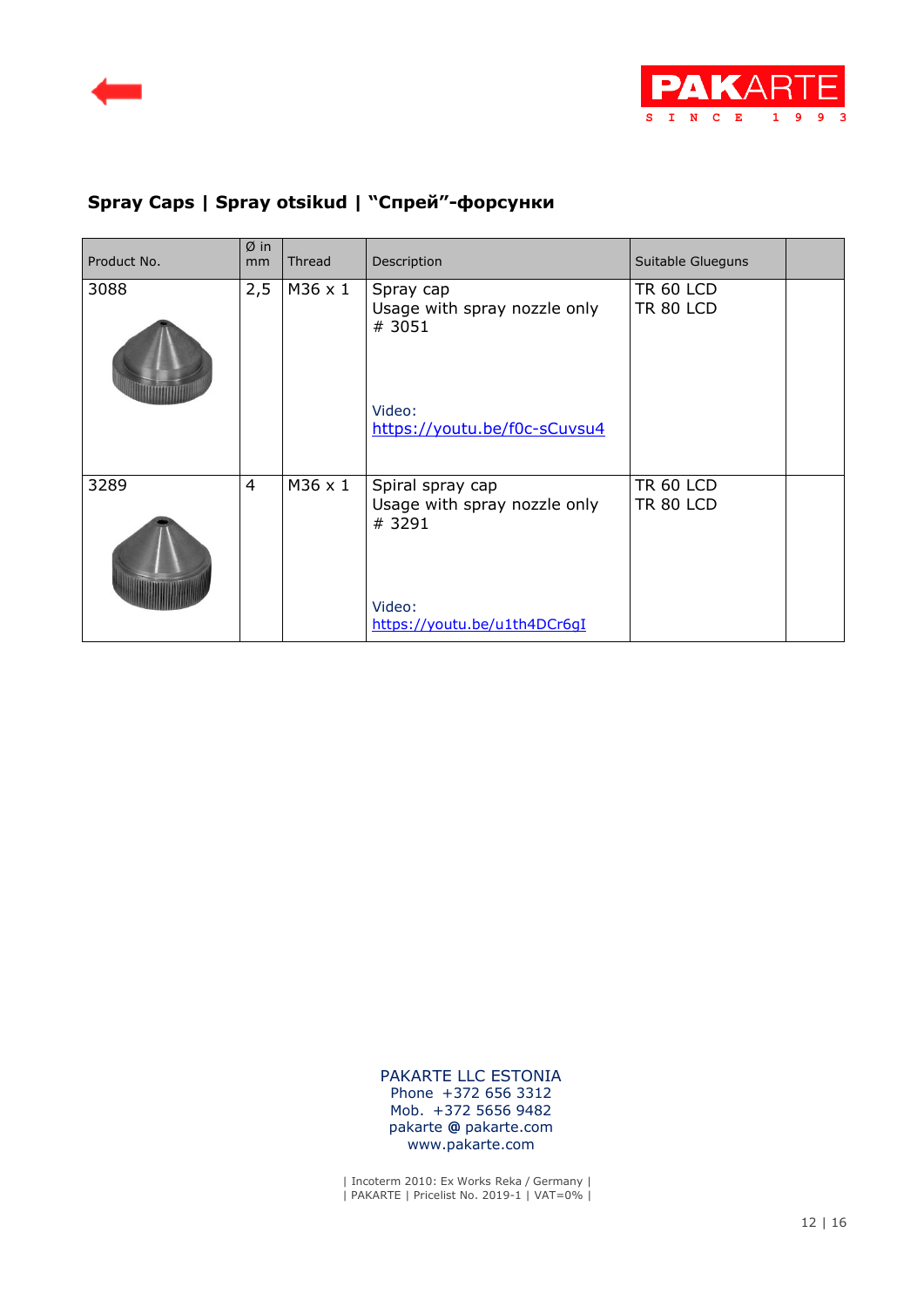



| Product No. | Thread                                  | Description                                                              | Suitable Glueguns                                     |  |
|-------------|-----------------------------------------|--------------------------------------------------------------------------|-------------------------------------------------------|--|
| 2958        | $M15 \times 1,5$<br>M10                 | Cartridge Adapter for dot- and<br>line-application                       | <b>TR 700</b><br><b>TR 70 LCD</b><br><b>TR 80 LCD</b> |  |
| 2961        | $M15 \times 1,5$<br>M10                 | Cartridge Adapter for spray<br>application<br>Requires two O-Rings #1237 | <b>TR 80 LCD</b>                                      |  |
| 3522        | $M10 \rightarrow M10$                   | Nozzle Adapter for dot- and<br>line-application                          | <b>TR 60 LCD</b>                                      |  |
| 3688        | $M10$ $\blacktriangleright$ UNF<br>5/16 | Adapter with Ball and Spring                                             | <b>TR 700</b><br><b>TR 70 LCD</b><br><b>TR 80 LCD</b> |  |

### **Adapter Adapters | Otsikute üleminekud | Адаптеры форсунок**

 PAKARTE LLC ESTONIA Phone +372 656 3312 Mob. +372 5656 9482 pakarte **@** pakarte.com www.pakarte.com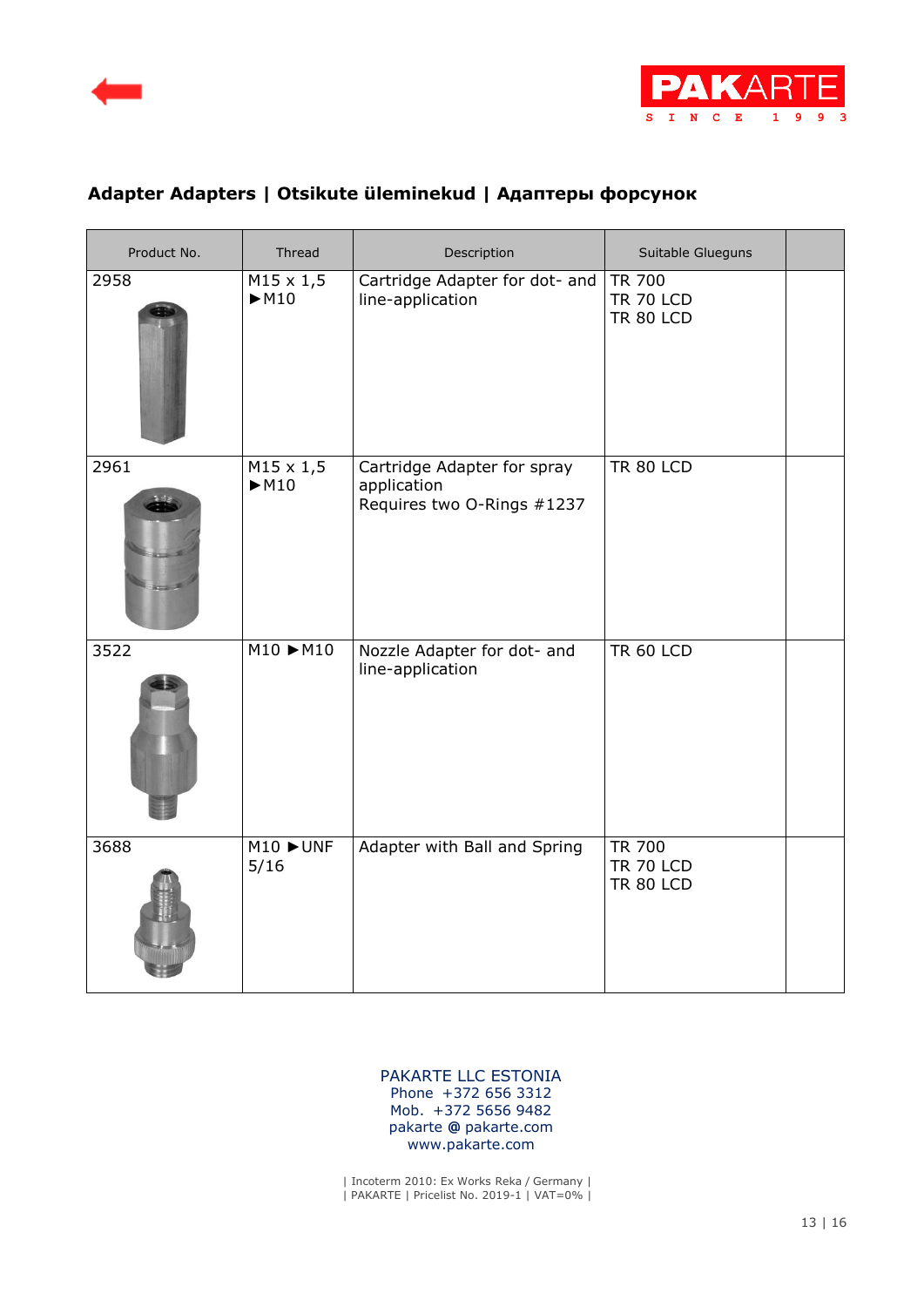



| Product No. | Thread                  | Description                                     | Suitable Glueguns                                     |  |
|-------------|-------------------------|-------------------------------------------------|-------------------------------------------------------|--|
| 3714        | $M10 \rightarrow M6$    | Adapter M10 to M6                               | <b>TR 700</b><br><b>TR 70 LCD</b><br><b>TR 80 LCD</b> |  |
| 3910        | $M12 \times 1,5$<br>M6  | Nozzle Holder M12 to M6                         | <b>MS 80</b>                                          |  |
| 3961        | $M12 \times 1,5$<br>M10 | Nozzle Holder M12 to M10                        | <b>MS 80</b>                                          |  |
| 3687        | $M14$ $>$ UNF<br>5/16   | Adapter with Ball and Spring<br>M14 to UNF 5/16 | <b>MS 200</b><br>TR 50.5<br><b>TR 55 LCD</b>          |  |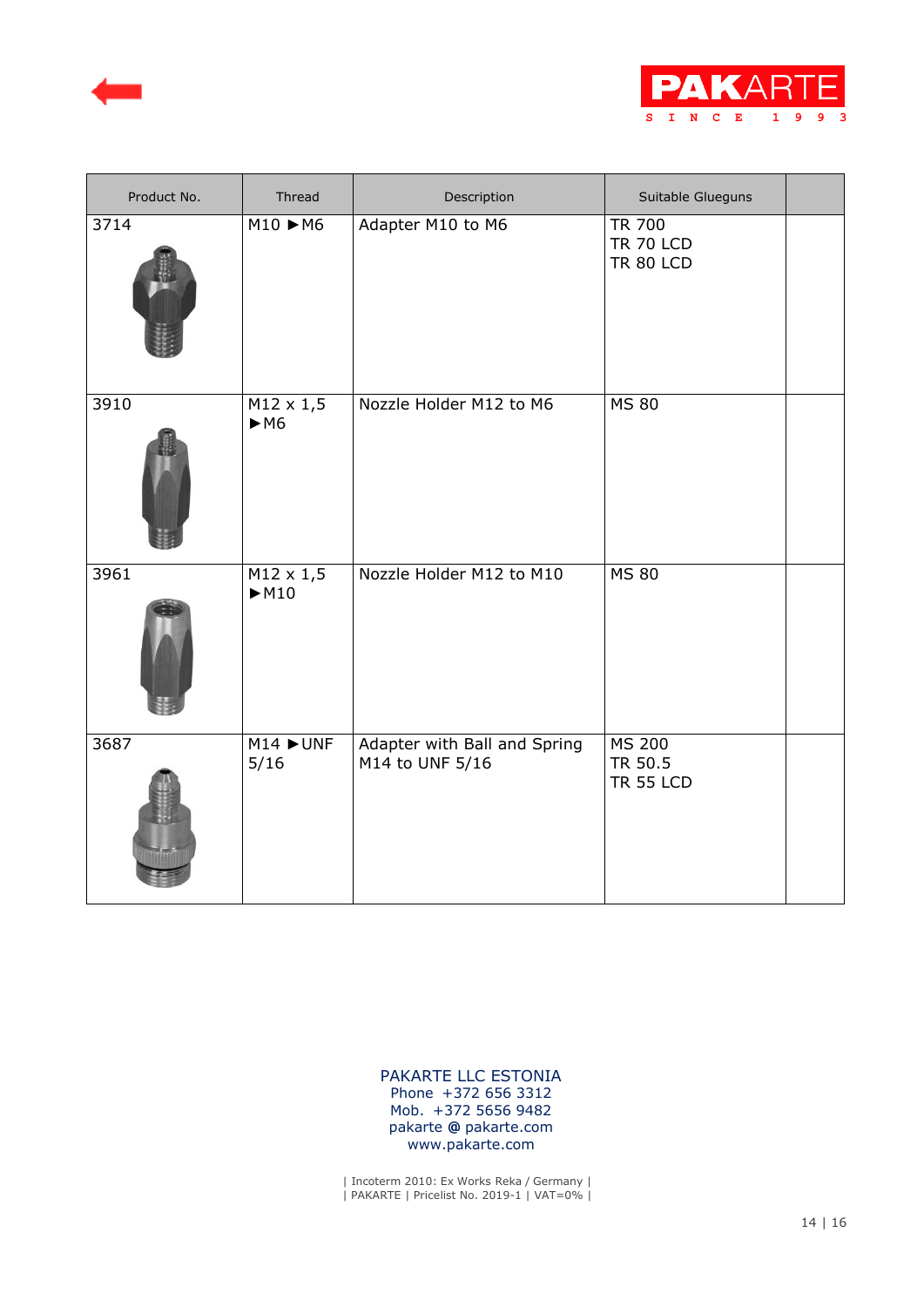



| Product No. | Thread               | Description                                                          | Suitable Glueguns                                                |
|-------------|----------------------|----------------------------------------------------------------------|------------------------------------------------------------------|
| 3715        | $M14 \rightarrow M6$ | Adapter M14 to M6                                                    | <b>MS 200</b><br>TR 50.5<br><b>TR 55 LCD</b>                     |
| 3508        | $M10 \rightarrow M6$ | Basic nozzle with Ball and<br>Spring M10 to M6                       | <b>TR 700</b><br><b>TR 70 LCD</b><br><b>TR 80 LCD</b>            |
| 3634        | $M14 \rightarrow M6$ | Basic nozzle with Ball and<br>Spring for Stick-Glueguns M14<br>to M6 | <b>TR 500</b><br><b>TR 501</b><br><b>TR 502</b><br><b>TR 505</b> |
| 3702        | $M14 \rightarrow M6$ | Basic nozzle with Ball and<br>Spring M14 to M6                       | <b>MS 200</b><br>TR 50.5<br><b>TR 55 LCD</b>                     |